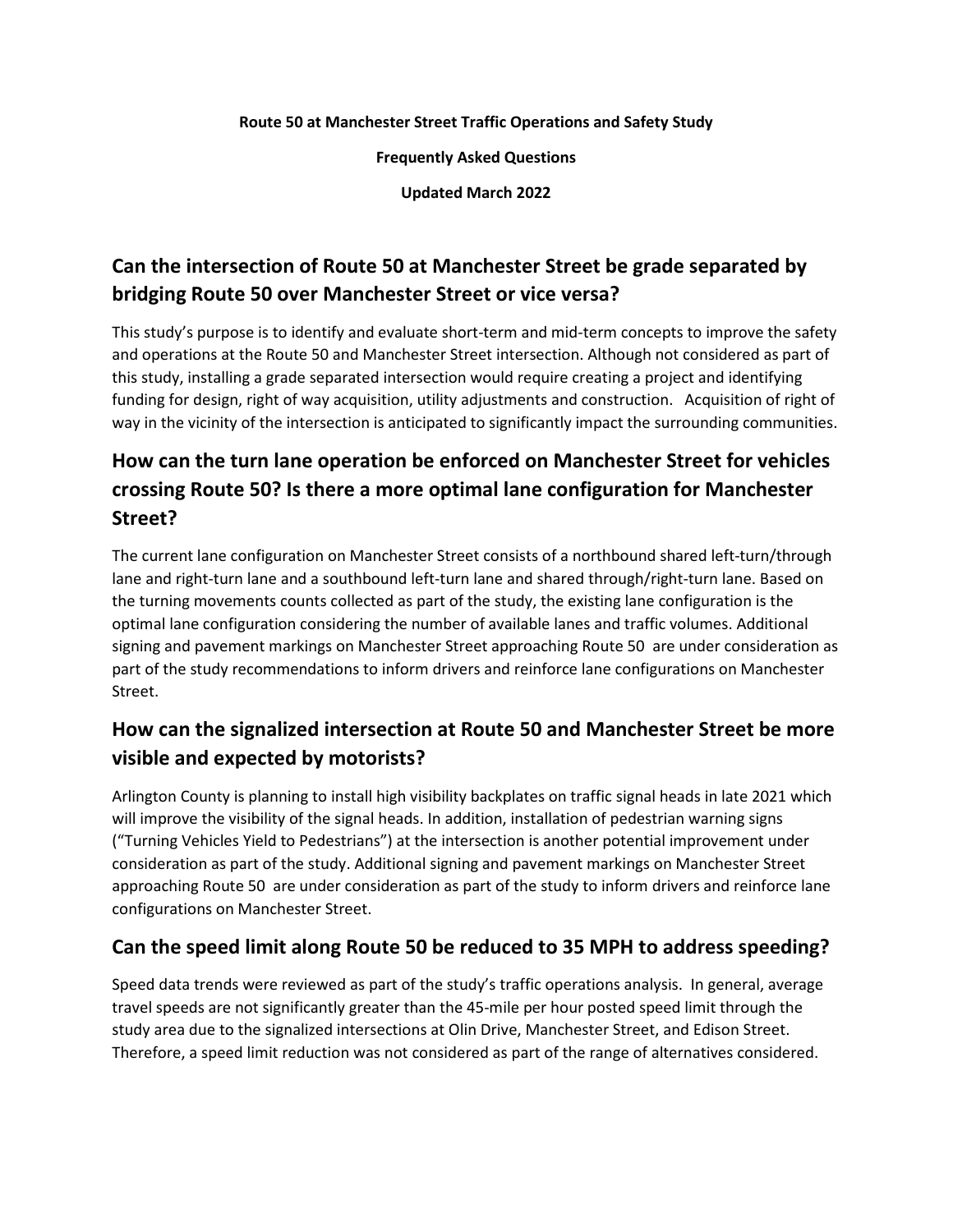Speed limits (other than statutory speed limits) are established based on an engineering study as required by Virginia law as well as standard engineering practice. The speed study analyzes various factors affecting the safe and appropriate speed on a particular road, such as the physical features (e.g., geometry, lane and shoulder width, etc.), the type and extent of development (e.g. residential, commercial, etc.) along the roadway, crash data, the extent of pedestrian and bicycle activity, and the prevailing speed on the roadway under typical conditions.

Speed limits also assist law enforcement personnel and promote better traffic flow by potentially reducing a wide variance in speeds. Increasing the range of motorist travel speeds typically results in a higher frequency of crashes. More information regarding the establishment of speed limits can be found on VDOT's website: <https://www.virginiadot.org/info/faq-speedlimits.asp>

# **Can a corridor safety study for the entire length of Route 50 in Arlington County and Fairfax County be conducted in order to identify and implement consistent operational and safety improvements through the whole corridor?**

This study's purpose is to identify and evaluate short-term and mid-term concepts to improve the safety and operations at the Route 50 and Manchester Street intersection.

Studies of Route 50 have recently been completed in both Fairfax and Arlington Counties [\(https://www.virginiadot.org/projects/northern%20virginia/default.asp](https://www.virginiadot.org/projects/northern%20virginia/default.asp) ). In 2020, Arlington County submitted a successful application for VDOT SmartScale funding for substantial improvements along Route 50 between Glebe Road and Fillmore Street.

## **How can the conflict between vehicles not yielding to pedestrians in the crosswalks be avoided?**

Arlington County is planning to implement protected-only left-turn phasing on the eastbound and westbound Route 50 approaches to Manchester Street where left-turning vehicles only are only permitted to turn during a green arrow. This improvement is scheduled to occur in late 2021 and will reduce conflicts between pedestrians crossing Manchester Street and left-turning vehicles from Route 50.

The potential short-term improvement concepts involving modifying the northbound and southbound Manchester Street phasing from a single concurrent phase to two phases would eliminate the conflicts between vehicles making a left turn from Manchester Street and pedestrians crossing Route 50. Vehicles turning right from Manchester Street to Route 50 would still be expected to yield to pedestrians.

In addition, installation of pedestrian warning signs ("Turning Vehicles Yield to Pedestrians") at the intersection is another potential improvement under consideration as part of the study.

#### **Should the pedestrian walk time be extended for pedestrians crossing Route 50?**

Pedestrian crossing times are based on Arlington County, VDOT and industry standards and typical pedestrian walking speeds. The combined pedestrian "WALK" time and "FLASHING DON'T WALK" time of 35 seconds is longer than the required standards for crossing of Route 50. In addition, a 4 second